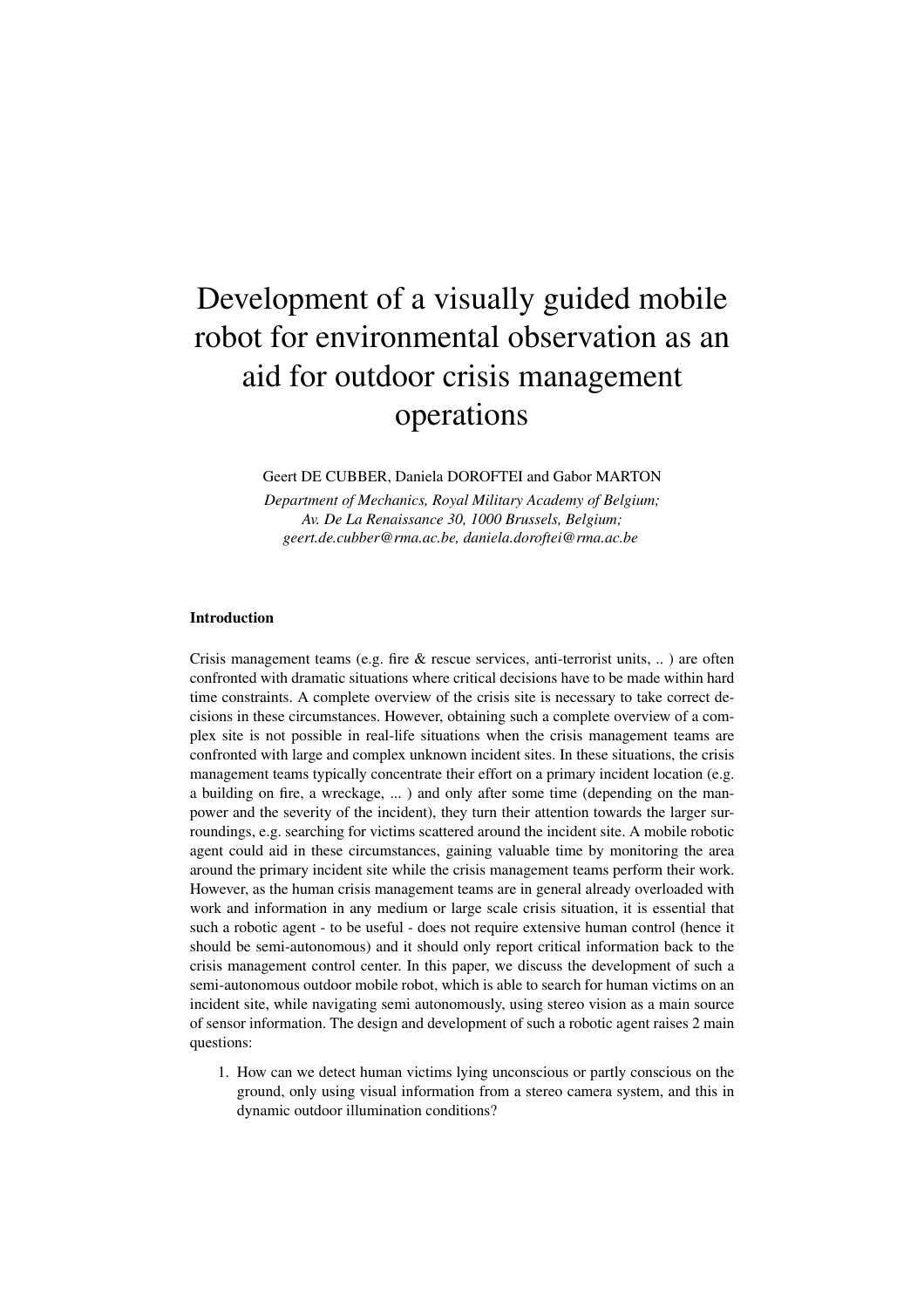

Figure 1. The RobuDem platform with GPS and stereo vision system, used for evaluating the presented algorithms.

2. How can the robot be made semi-autonomous, such that it can handle a high-level task (searching for human victims) with minimal input from human operators, by navigating in a complex, dynamic and environment, while avoiding potentially hazardous obstacles?

To solve these issues, an outdoor mobile robotic platform, as shown in figure 1, was equipped with a differential GPS system for accurate geo-registered positioning, and a stereo vision system. This stereo vision systems serves two purposes: 1) victim detection and 2) obstacle detection and avoidance. For semi-autonomous robot control and navigation, we rely on a behavior-based robot motion and path planner. In this paper, we present each of the three main aspects (victim detection, stereo-based obstacle detection and behavior-based navigation) of the general robot control architecture more in detail.

## 1. Victim Detection

Detecting victims lying on the ground using standard camera images is very different from standard person detection, which is a common research subject in the computer vision community. These standard person detection algorithms generally rely on face [7],[8] or upper body [5] detection, which provide powerful cues for reasoning bout a person's presence. However, these approaches assume that the person's face is clearly visible in the camera image and that the person is standing straight up, such that the upper body can be easily detected. Victims, however, do not tend to stand up. Moreover, in order to scan a large outdoor area rapidly, the field of view of the robot cameras is quite large, which means that a person's face only consists of a limited number of pixels. To achieve robust victim detection in these difficult outdoor conditions, the Viola-Jones algorithm [10] for Haar-features based template recognition was adapted to recognize persons lying on the ground.

The Viola-Jones method gives a visual object detection framework that is capable of rapidly processing images, while achieving high detection rates. There are three key aspects. The first is the introduction of an image representation called the *Integral Image*, which allows the features used by the detector to be computed quickly. The second is a learning algorithm, based on AdaBoost [2], which selects a small number of critical visual features and yields efficient classifiers. The third aspect is a method for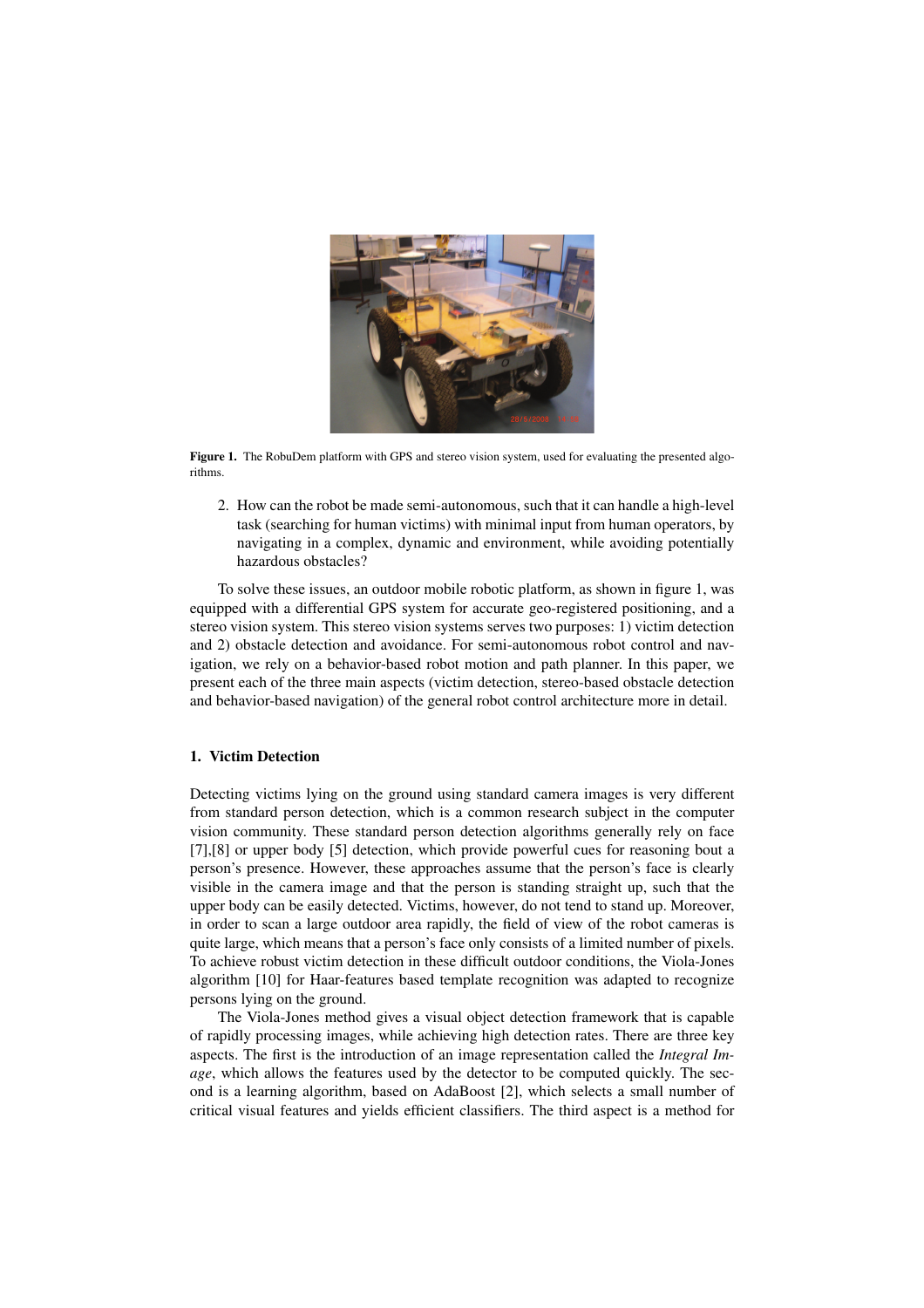

Figure 2. Detected Human Victims on Live Camera Images.

combining classifiers in a cascade, which allows background regions of the image to be quickly discarded while spending more computation on promising object-like regions. Viola and Jones originally applied this technique in the domain of face detection [10]. Their system yields face detection performance comparable to the best previous systems. For the victim-detection application, we adapted the Viola-Jones technique, by training the algorithm with bodies, lying on the ground.

To deal with the huge number of degrees of freedom of the human body and the camera viewpoint, the configuration space for human victims was reduced to victims lying face down and more or less horizontally in front of the camera. This case has been chosen because in real disasters this pose has the highest probability. The people try to protect their head and their ventral body parts which are the most vulnerable. Another reason is that in this position, the possible positions of the limbs form a relatively small pool comparing to the other cases. Also the orientation of the body must be considered because the legs have a different shape than the upper body and the head. To handle this, the sample images were taken with the both body orientations (left-to-right and right-toleft). To enlarge the data-set, the images were then later flipped horizontally and reused during the Haar-training.

Figure 2 illustrates the output of the victim detection module on test images from a live camera. As can be noted, the human victims lying on the ground are correctly identified, as visualized by the bounding rectangles drawn around the human bodies. Tests with real-time camera streams show that the correct detection rate of the algorithm is approximately 65%. This can be improved upon even further, using some post-processing technique (e.g. Kalman filtering) for integrating the results over multiple camera frames. Running the two victim detectors (one with left-to-right and one with right-to-left body orientation), the processing time is between 60 and 80 milliseconds, which means 13 to 16 frames per second.

### 2. Stereo-based Obstacle Detection

Detecting obstacles from from stereo vision images may seem simple, as the stereo vision system directly delivers rich depth information. However, from this depth image, it is not evident to distinguish the traversable from the non-traversable terrain, especially in outdoor conditions, where the terrain roughness and the robot mobility parameters must be taken into account. Our approach is based on the construction and subsequent processing of the *v-disparity* image [4], which provides a robust representation of the geometric content of road scenes. The v-disparity image is constructed by calculating a horizontal histogram of the disparity stereo image.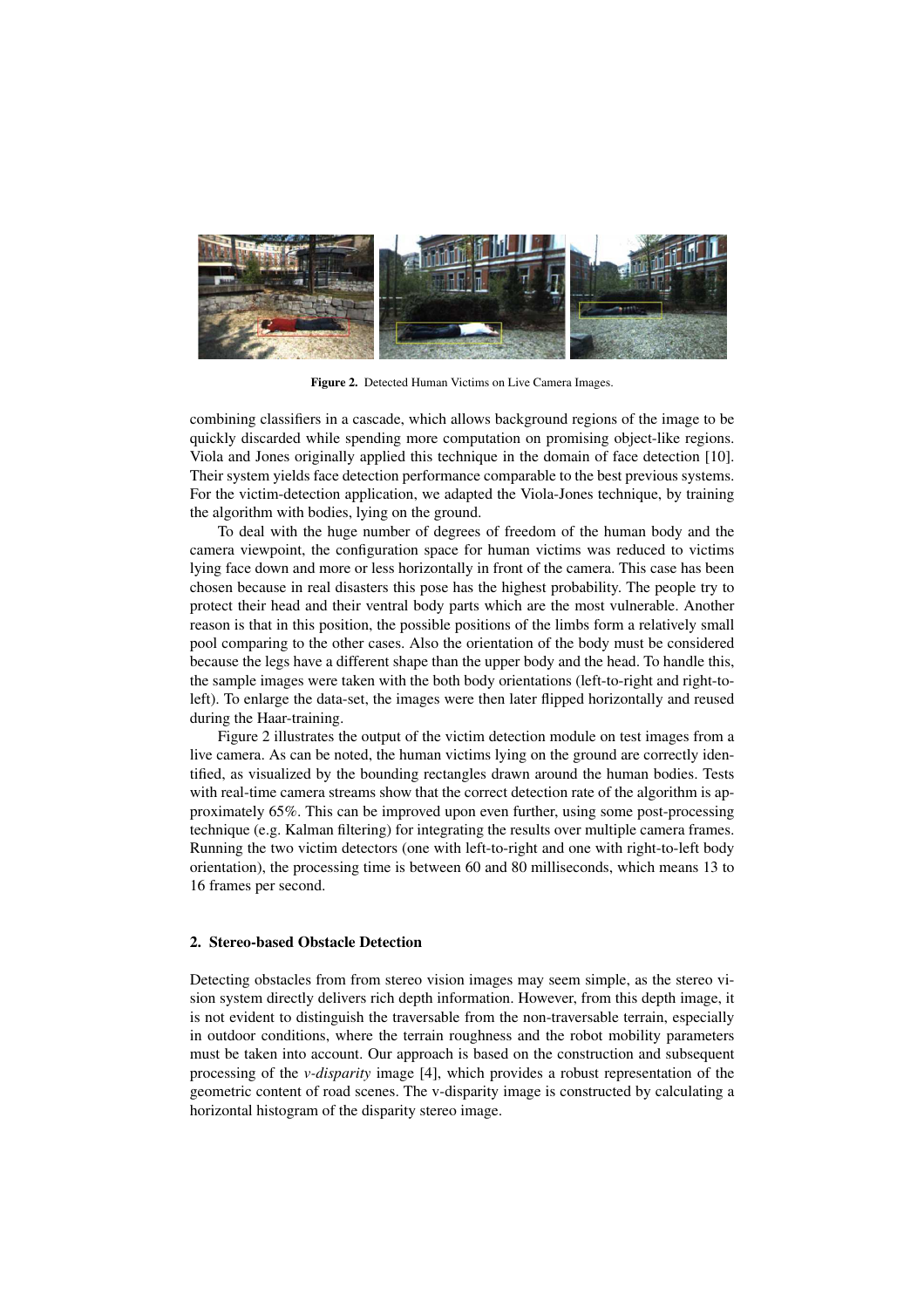

Figure 3. Different Steps of the Stereo-based Obstacle Detection Algorithm.

Consider 2 stereo frames, as shown in figure 3a and b, and a disparity image  $I_D$ , as shown in figure 3c. Then, the v-disparity image  $I_V$  can be constructed by accumulating the points with the same disparity that occur on a horizontal line in the image. Figure  $3d$ displays the v-disparity image  $I_V$  for the given input images.

The classification of the terrain in traversable and non-traversable areas goes out from the assumption that the majority of the image pixels are related to traversable terrain of the ground plane. The projection of this ground plane in the v-disparity image is a straight line, from the top left to the bottom right of the v-disparity image. Any deviations from this projection of the ground plane are likely obstacles or other non-traversable terrain items.

As such, the processing of the v-disparity image comes down to estimating the equation of the line segment in the v-disparity image, corresponding to the ground plane, as indicated by the red line in figure 3e. Then, one must choose a single parameter which accounts for the maximum terrain roughness. As this parameter depends only on the robot characteristics, it only needs to be set once. This parameter sets the maximum offset in v-disparity space to be considered part of the ground plane. The two pink lines on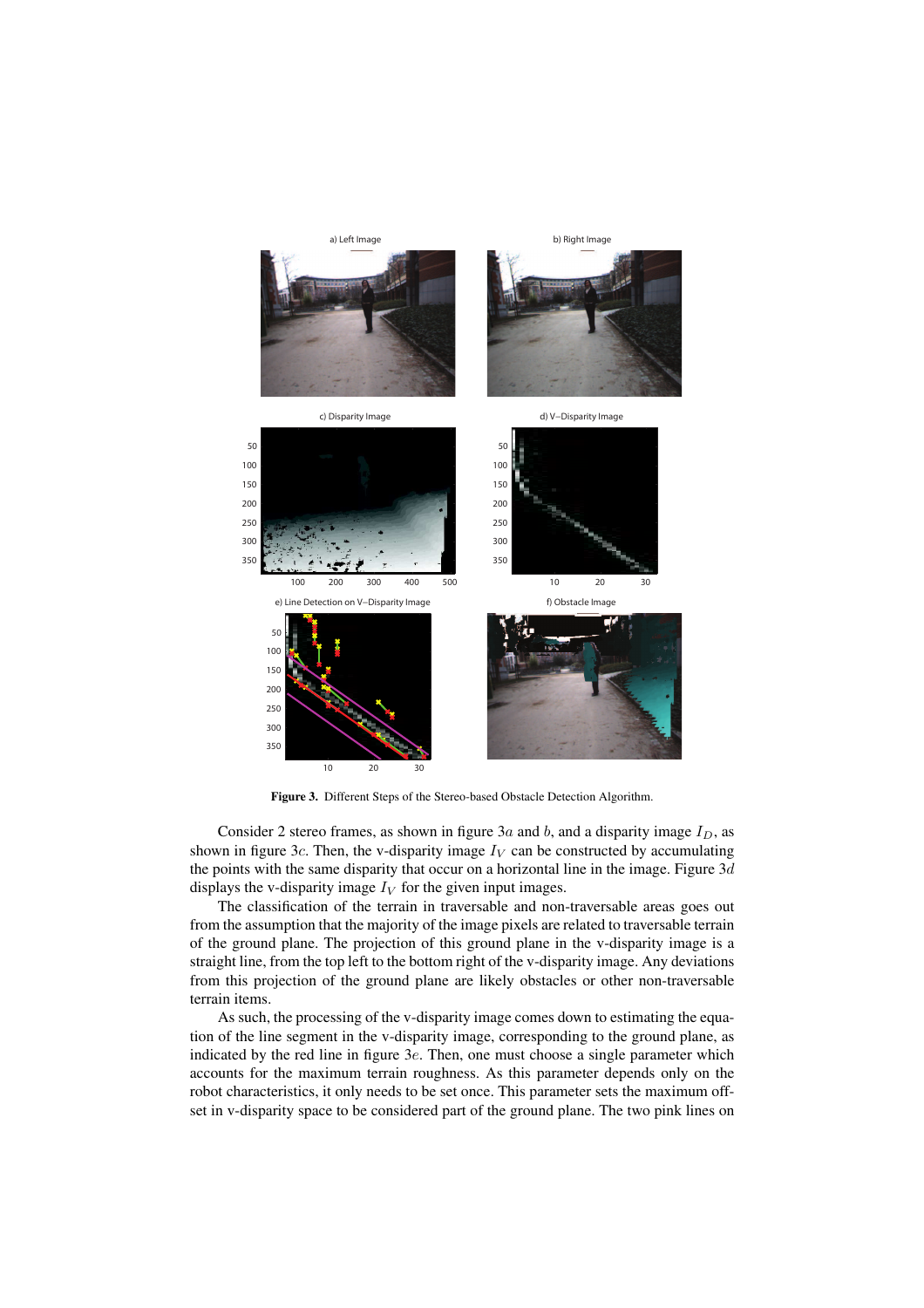figure 3e indicate the region in v-disparity space where pixels are considered part of a traversable region.

Any outliers are regarded as obstacles, which enables to compile an obstacle image  $I<sub>O</sub>$  as displayed on figure 3f. From figure 3f, it is clear that non-traversable areas (the bushes) and obstacles (the person) are very well distinguished. It may be noted that the lower part of the legs of the person were not detected as obstacles. This is due to the choice of the threshold parameter for the ground plane, discussed above. After tests in multiple environments, we used a threshold parameter of 50, which offers a good compromise between a good detection rate and low false positive detection rate.

### 3. The Behavior-based Robot Navigation Architecture

Figure 4 illustrates the general robot control architecture, set up as a testbed for the algorithms discussed in this paper. The RobuDem robot used in this setup features 2 on-board processing stations, one for low-level motor control (Syndex Robot Controller), and another one for all the high-level functions. A remote robot control PC is used to control the robot and to visualize the robot measurements (color images, victim data) from a safe distance. All data transfer between modules occurs via TCP and UDP-based connections, relying on the CORBA [9] and CoRoBa [1] protocols. To increase the bandwidth and to assure the quality of service over the wireless link from the on-board high-level PC to the remote robot control PC, the use of the MailMan protocol over Wi-Max is investigated.

A behavior-based navigational architecture is used for semi-autonomous intelligent robot control. Behavior-based techniques have gained a widely popularity in the robotics community [3], due to the flexible and modular nature of behavior-based controllers, facilitating the design process. Following the behavior based formalism, a complex control task is subdivided into a number of more simple modules, called behaviors, which each describe one aspect of the sensing, reasoning and actuation robot control chain. Each behavior outputs an objective function,  $o_1(\mathbf{x}), ..., o_n(\mathbf{x})$ , which are multi-dimensional normalized functions of the output parameters, where  $x = (x_1, ..., x_n) \in R^n$  is an  $n$ −dimensional decision variable vector. The degree of attainment of a particular alternative **x**, with respect to the  $k^{th}$  objective is given by  $o_k(\mathbf{x})$ .

Recall that the RobuDem robot is equipped with two main sensing abilities: a stereo vision system and a GPS system. The information from the stereo vision system is used threefold. First, the color images are sent over the wireless link, such that the human operator receives at all time a visual cue of the environment. Secondly, the (left) color image is sent to the victim detection module, discussed in section 1. The victim detection module will report any detected human victims back to the human operator at the remote control station. Third, the calculated stereo disparity image is sent to the obstacle detection module, discussed in section 2. From the obstacle map, a behavior is constructed to steer the robot away from obstacles.

The GPS system delivers accurate robot positioning information, which is sent to the operator at the remote control station. At the same time, this data is sent to a path planning module. From the robot control station, the human operator is able to compile a list of waypoints for the robot. The path planning module compares this list of waypoints with the robot position and calculates a trajectory to steer the robot to the first goal position in the list. The first point on this trajectory list is sent to a *GoToGoal* behavior module,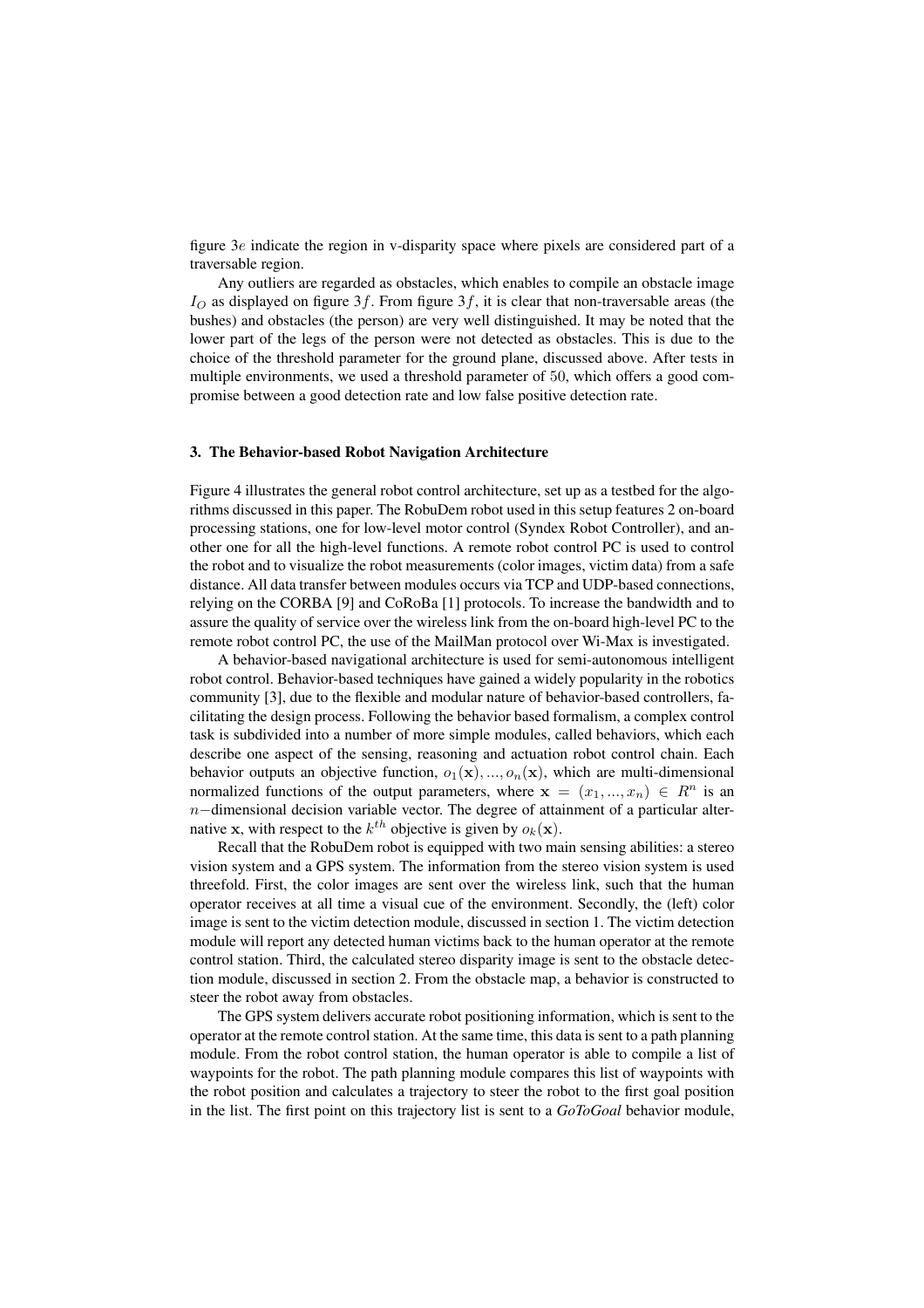

Figure 4. The Robot Control Architecture.

which aims to steer the robot to this point, as such executing the trajectory defined by the path planner.

In the case of robot control, the objective function of each behavior can be regarded as two-dimensional normalized function of robot steering velocity v and direction  $\alpha$ . For this setup, three behaviors are defined which relate the abstract sensor information into robot actions. These three behaviors are:

1. *Obey Joystick Commands*. If desired, the human operator can control the robot by means of a joystick. The joystick commands are directly related to the robot steering angle and direction, so the transformation of the joystick control command into an objective function can be performed straightforward by calculating a two-dimensional Gaussian from the joystick input  $(v_{Joystick}, \alpha_{Joystick})$ :

$$
o_{Joystick}(v, \alpha) = \frac{1}{\sqrt{\left(2\pi\right)^2 \sigma^4}} e^{-\left(\frac{\left(v - v_{Joystick}\right)^2}{2\sigma^2} + \frac{\left(\alpha - \alpha_{Joystick}\right)^2}{2\sigma^2}\right)}
$$
(1)

2. *Obstacle Avoidance Using Stereo*. To drive the robot away from obstacles detected by the stereo vision system, the obstacle image  $I<sub>O</sub>$  is analyzed. The depth values of pixels corresponding to obstacles are accumulated per vertical line in the image and the resulting function is inverted and normalized. This allows to deduce a function f of the viewing angle  $\alpha$  as shown on figure 5. This func-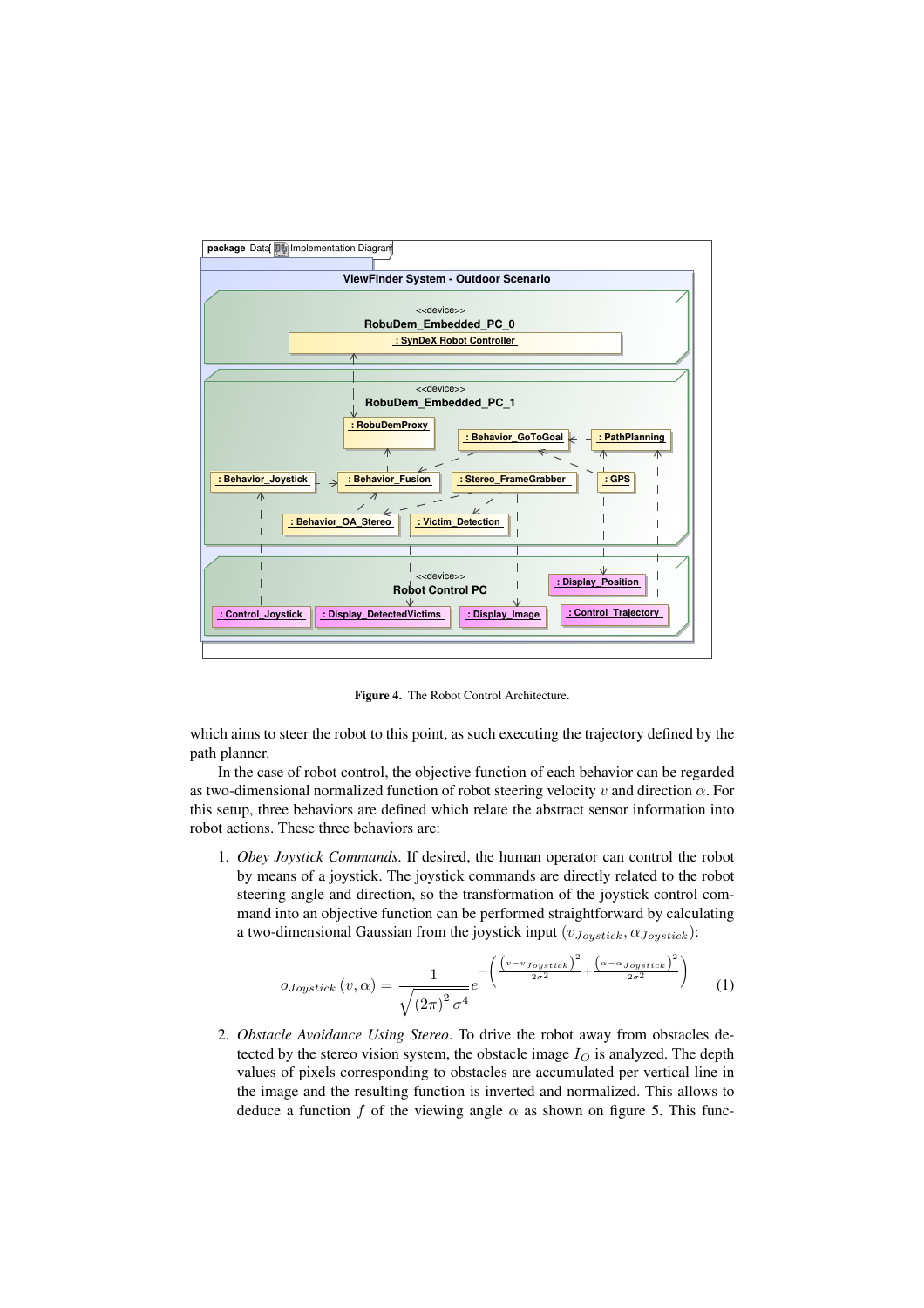

Figure 5. 1D Objective Function for Obstacle Avoidance from Stereo, corresponding to the input of figure 3.

tion can be regarded as a one-dimensional objective function for obstacle avoidance from stereo input, considering only the viewing / steering angle. It can be noted on figure 5, which corresponds to the input of figure 3, that for example the nearby bushes on the right side of the robot make a turn to the right less desirable. This one dimensional objective function can then be extended for velocity as well, using the following formulation:

$$
o_{Stereo}(v,\alpha) = \frac{f(\alpha)}{1 + |vf(\alpha)/c|}
$$
 (2)

3. *Go To Goals*. The goal seeking behavior is assigned two tasks. First, it points the robot to the goal position and it varies the velocity respective to the distance to the goal. This means the development of the objective function can be split up as  $\mathbf{o}_{GoToGoal}(v, \alpha) = \mathbf{o}_{GoToGoal}^{\alpha}(\alpha) . \mathbf{o}_{GoToGoal}^v(v)$ . To calculate these objective functions, the (Euclidian) distance to the goal  $d_{goal}$  and heading to this goal  $\theta$  are calculated from the current robot position given by the GPS system and the current waypoint given by the global path planner. The goal seeking behavior aims to minimize the difference between the robot heading  $\alpha$  and the goal heading  $\theta$ , which can be formulated as:

$$
\mathbf{o}_{GoToGoal}^{\alpha}(\alpha) = \frac{1}{1 + \left(\frac{\alpha - \theta}{\beta}\right)^2} \,. \tag{3}
$$

with  $\beta$  the window size which is considered.  $\mathbf{o}_{G \circ T o G o a l}^v(v)$  is set up such that the velocity is always high, with the exception that when the robot approches a goal position, the speed should be reduced. This is expressed as:

$$
\mathbf{o}_{GoToGoal}^v(v) = \begin{cases} \left(\frac{v}{v_{\text{max}}}\right)^2 & \text{if } d_{\text{goal}} > d_{\text{threshold}} \\ \frac{1}{1 + \left(\frac{v}{v_{\text{max}}}\right)^2} & \text{if } d_{\text{goal}} < d_{\text{threshold}} \end{cases}
$$
 (4)

These 3 behaviors must be fused together to form one consistent and globally optimal robot command, to be sent to the robot actuators. The performance of the behaviorbased controller depends on the implementation of the individual behaviors as well as on the method chosen to solve the behavior fusion or action selection problem. We have chosen a method to solve the action selection problem, by formulating it as as a multiple objective decision making problem [6]. Mathematically, a multi-objective decision